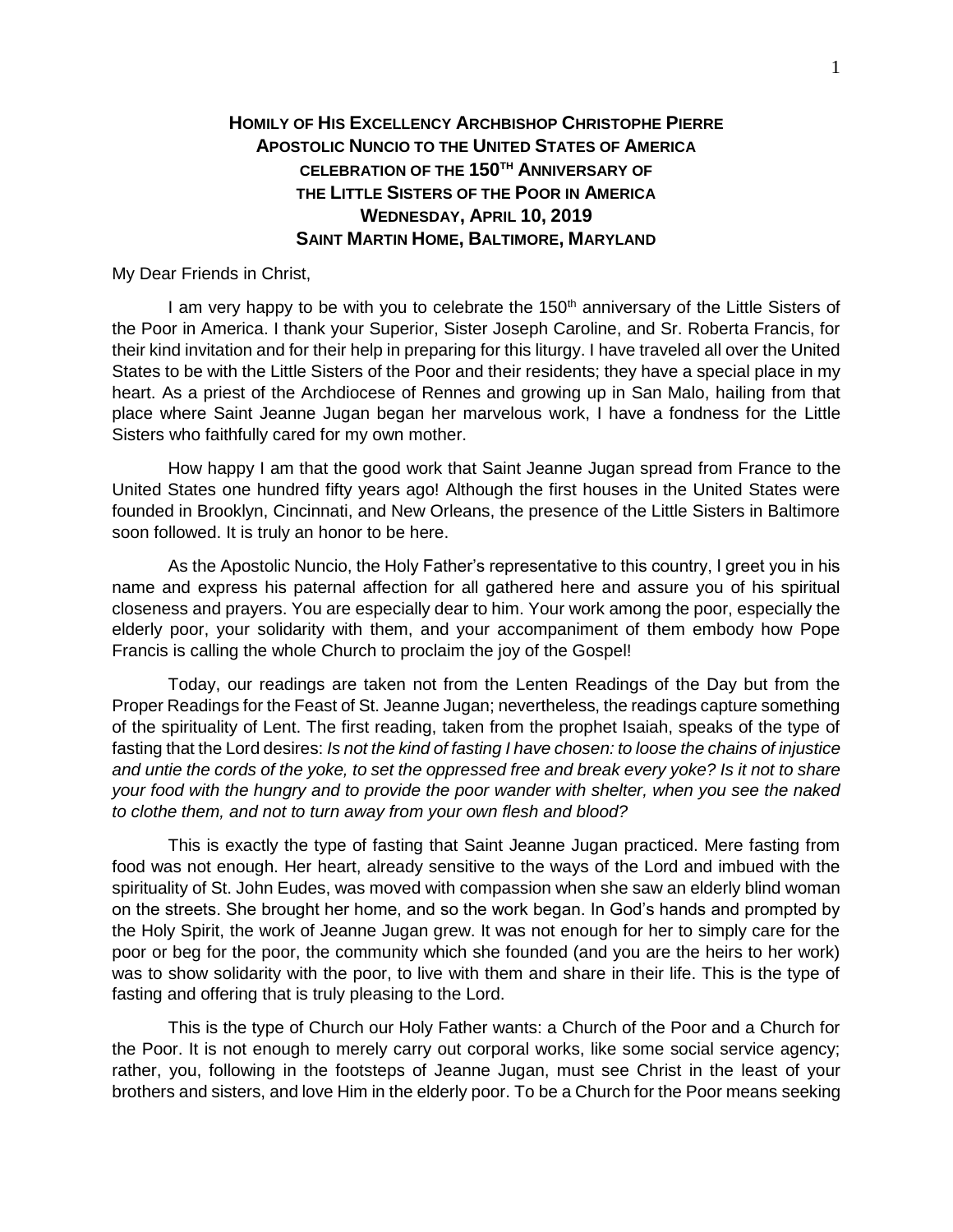union with Christ *and* loving those whom Christ loved. Each of us must desire to have, in the words of St. John Eudes, "one life, one heart, one soul, and one will with Jesus," which necessarily means loving those whom Jesus loved – the little ones and the poor.

Jesus showed the depths of His love in His willingness to undergo His Passion. Our second reading, taken from the First Letter of Saint John, reminds us: *This is how we know what love is: Jesus Christ laid down his life for us. And we ought to lay down our lives for our brothers and sisters.* Saint Jeanne Jugan's life was immersed in the Mystery of the Cross. She was known to pray devoutly the Stations of the Cross, to spend long hours in prayer before the Blessed Sacrament, and to participate in the Eucharistic Sacrifice frequently and to receive Jesus in Holy Communion. Even her name in religion – Sister Mary of the Cross – recognizes her desire for union with the Crucified One, who laid down his life for us. Her love for the poor flowed from her love for Jesus, who died in poverty. She understood what it meant to lay down her life for others and *to see a brother and sister in need* and to act with compassion. She showed the world in a very short period of time, what it was to *not love with words or speech but with actions and in truth*.

To lay down one's life for others and to embrace the cross wholeheartedly involves being humble and even humiliated. The Redeemer, St. Paul tells us, *humbled himself, becoming obedient unto death, even death on a Cross*. Certainly, Jeanne Jugan endured many humiliations in life – small ones, when people rejected her pleas for alms, and big ones, when Marie Jamet was made Superior and she was set aside. Spending the last twenty-seven years of her life at the Motherhouse, out of sight and out of mind, she accepted her Cross without complaint, leaving us a wonderful witness of the Christian way of life. Though she spoke mostly by deeds than words, she reminds us that the real measure of sanctity is humility, when she writes: "Be little, stay little! Keep the spirit of humility, of littleness! If we begin to consider ourselves as something, the Congregation would no longer cause God to be honored and we would fail!"

Jesus honored the Father by being humble and obedient. Jeanne Jugan and the Little Sisters of the Poor glorify God in their littleness, in their poverty, and in their care for the poor. In a world that tends to value people based on efficiency and productivity, there is a great danger – a risk to the life and dignity of the human person, especially of the elderly poor, who maybe are not as productive or efficient as they once were. Elderly people today want to be respected, valued, and loved, not for what they do but for who they are. The Homes of the Little Sisters of the Poor throughout the world, but especially in this country where many people have great wealth, are a reminder to the elderly poor that they matter. They are essential. Here they learn to overcome the poverty of loneliness, to deepen their life of faith, and to give others an example of perseverance in the midst of difficulties. The homes of the Little Sisters of the Poor provide what no government or social service agency can provide: the love of God that comes to us in Christ Jesus. This is the remedy for the worldly attitudes that tend to dominate and dehumanize.

The Beatitudes, which we heard in the Gospel, turn the values of this world on their head! The Beatitudes begin with *Blessed are the Poor in Spirit, for theirs is the Kingdom of Heaven.* The key to our happiness is not money or productivity; rather, it is union with God Himself. The Rule of the Little Sisters of the Poor rightly invites us "to share in the beatitude of spiritual poverty, leading to that complete dispossession which commits a soul to God."

How many people today see poverty only as a loss! In contrast, St. Jeanne Jugan leads us to see it as an opportunity to be open to Divine Providence. She wrote: "It is so beautiful to be